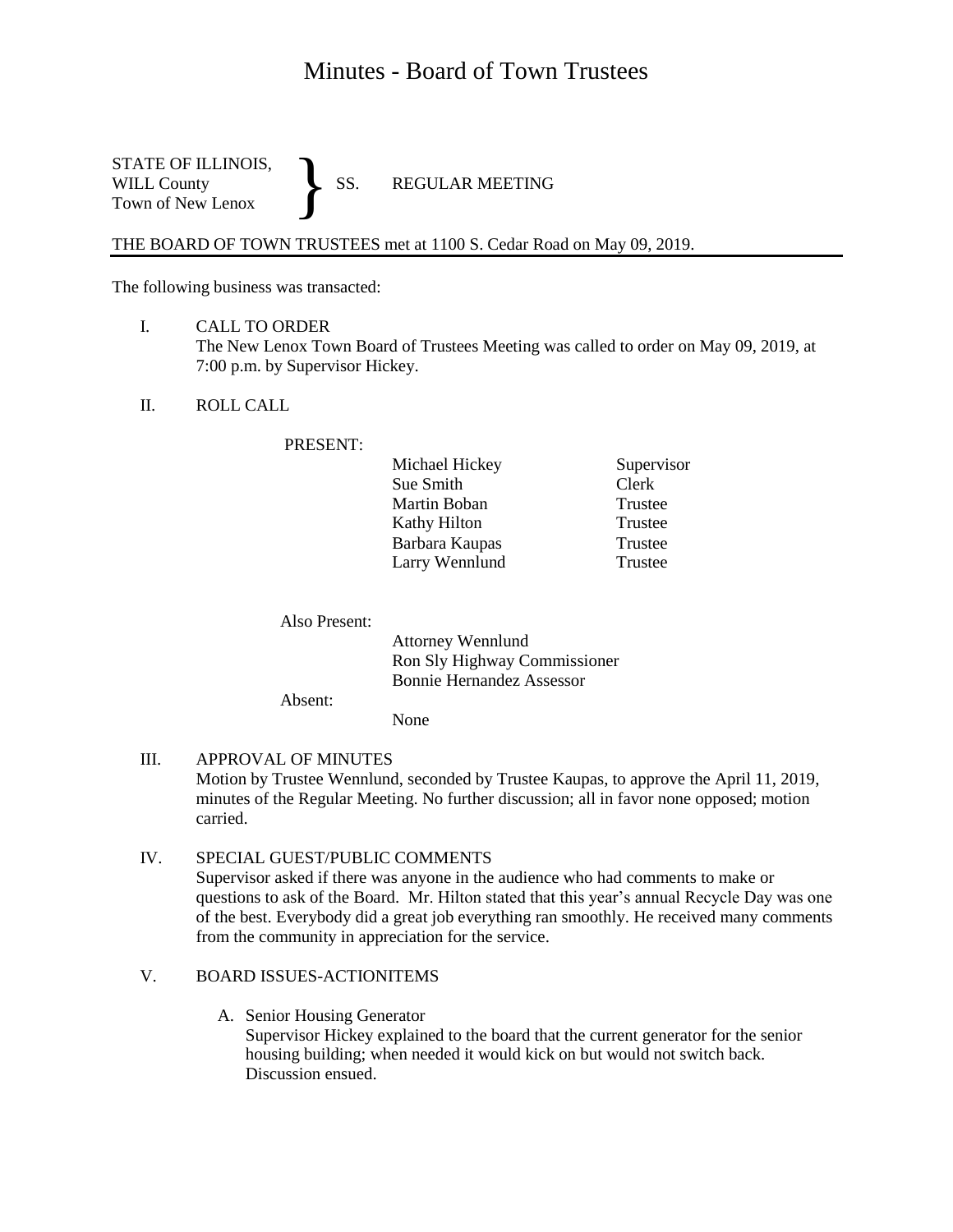Motion made by Trustee Wennlund seconded by Trustee Kaupas to accept the bid from Altorfer Power Systems in the amount of \$12,672.40 to repair the generator.

On a roll call; Trustee Wennlund aye, Trustee Boban aye, Trustee Hilton aye, Trustee Kaupas aye and Supervisor Hickey aye. Motion carried.

#### VI. REPORTS FROM TOWNSHIP OFFICIALS

A. Supervisor Hickey reported they will be doing some extensive landscaping at the Senior Housing. Plan to remove the river rock that is around the building and add dirt so that they can build it up and have water run away from the building. He also stated they will be putting mulch around the trees.

Supervisor Hickey reported that the Guy Sell sign and Township sign has been repaired. Last year Supervisor Hickey got a quote to repair the Guy Sell sign, he was able to get them both done for around that cost.

Supervisor Hickey also shared they will be replacing the garage door the one used for busses. It does not open and is needed.

- B. Trustees
	- 1. Trustee Boban Reported the recycle day went very well. He reported the usage as follows; 302 cars came through. 350 gallons of used motor oil. 50 gallons of antifreeze, 104 tires, 45 batteries and18,404 lbs. of electronics were collected. Sharefest collected 503 containers of paint. ESDA was on site to help with traffic, staff support was good.

Trustee Boban reported for the used electronics collection usage was 61 cars utilized the service.

Trustee Boban shared that he will be reaching out to the Village about the Mosquito Abatement Program.

Transition Program continues to do very well. There is only another week left of school for these students. They will be graduating out, expecting a new group in, to provide training.

- 2. Trustee Kaupas no report
- 3. Trustee Wennlund reported the Marshall Cemetery looks great, they cleaned up all the branches and it looks great. Maplewood Cemetery always looks great.
- 4. Trustee Hilton reported there were over 700 rides this month.
- C. CLERK no report
- D. HIGHWAY COMMISSIONER Sly reported, it can quit raining at any time now. Supervisor Hickey thanked Highway Commissioner Sly for coming out himself and performing the work at Marshall cemetery chipping up the branches.
- E. ASSESSOR Hernandez reported they have been very busy. They are at about 80% of Senior freeze forms processed over what they did last year, which they are not due until July  $1<sup>st</sup>$  and her office will continue to accept them even after that date. The newsletter has also helped with the increase of traffic. She too hopes the rain will stop so they can get out in the field and do more measuring.